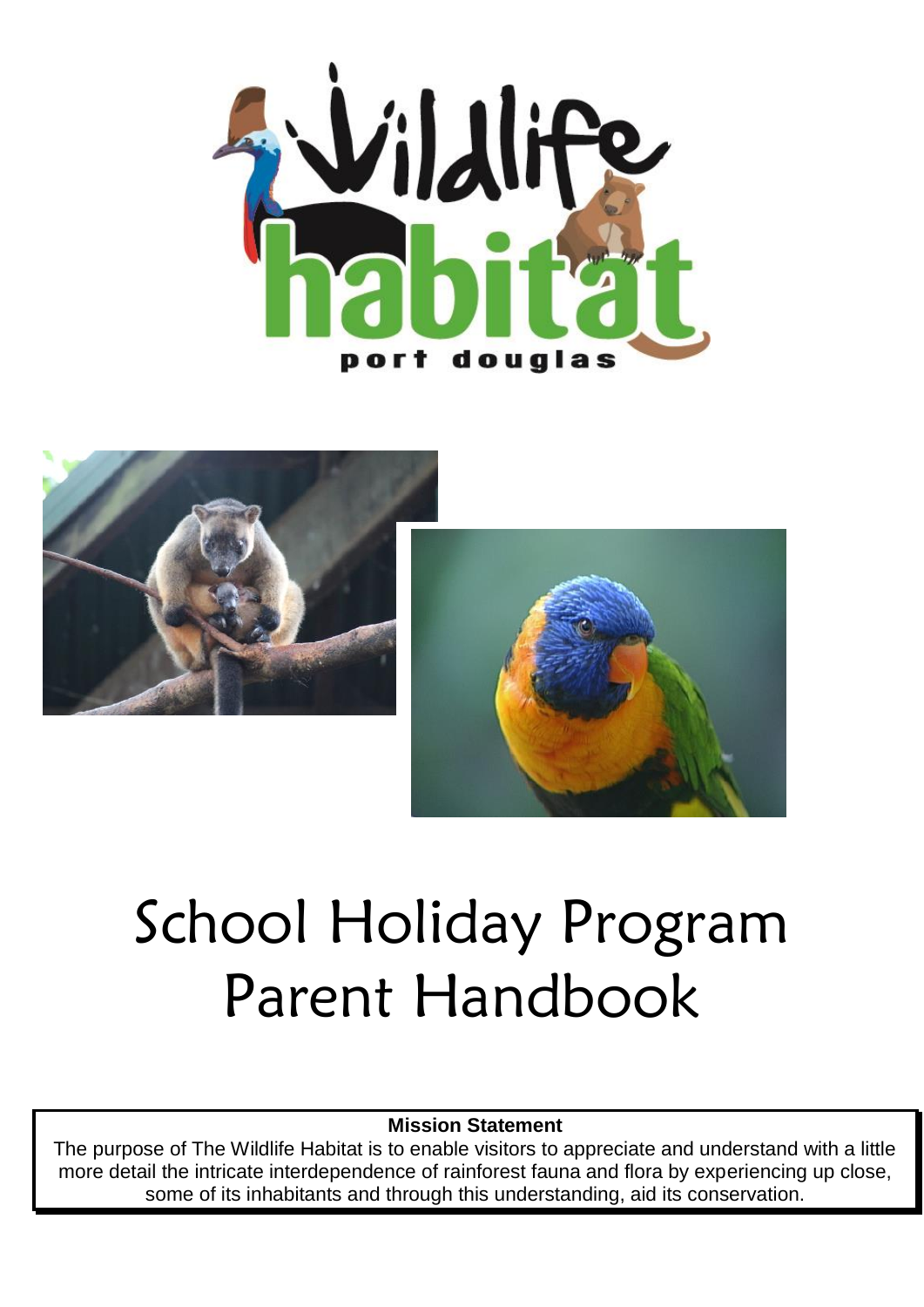#### **History of The Wildlife Habitat**

The Wildlife Habitat was developed by John Morris and Michael Turner. Constructed in 1988 the area depicts four different and unique environments – Savannah, Wetlands, Rainforest and Grasslands. The Wildlife Habitat covers eight acres of land, of which two thirds are covered by specifically designed cyclone proof shade cloth, originally the largest in the southern hemisphere. The park was opened to the public in June 1989 as a bird and butterfly sanctuary.

In 1994 park management became aware of the growing concern and the need to preserve our flora and fauna. A plan was put in place to display and interpret the wildlife and flora of Tropical North Queensland, in particular the Wet Tropics region. This dynamic and ever evolving plan was designed to take The Wildlife Habitat into the new millennium, catering for the developing environmentally conscious market. We achieved Australia's first Advanced Eco Accreditation in 1998.

Improvements and developments that the park has seen since 2000 include our Koala enclosure, Tree Roo enclosure, Crocodile enclosure, Breakfast Buffet and the Shop and Office building. The Wildlife Habitat has been a multiple finalist and winner of TTNQ and Queensland Tourism Awards. We also achieved TTNQ Hall of Fame status is 2004 in the Environmental and Significant Tourist Attraction categories at the TTNQ and QLD tourism awards.

The Wildlife Habitat was purchased by Charles and Pip Woodward on October 1<sup>st</sup> 2005 and has joined the CaPTA group of companies including Rainforestation, Tropic Wings Coach Tours, Cairns Wildlife Dome, Australian Butterfly Sanctuary and Jungle Tours.

The Wildlife Habitat is considered to be a world leader in immersion exhibits, where guests can wander through our Wetlands, Rainforest and Grasslands and interact with the wildlife. With over 180 species represented by over 1600 animals, The Wildlife Habitat provides a wonderland of learning and enjoyment!

Breakfast with the Birds and Lunch with the Lorikeets are daily buffet meals that can be enjoyed within the Wetlands environment, with over 300 animals roaming freely around! Guided tours run regularly every day, as well as animal interaction with a python, freshwater crocodile, kangaroos and koala. The Wildlife Habitat is also a great venue for functions for small or large groups, where guests can enjoy delicious foods and beverages from The Curlew Café.

#### **The Wildlife Habitat Motto**

Through Observation…Appreciation Through Appreciation…Conservation Observe Appreciate Conserve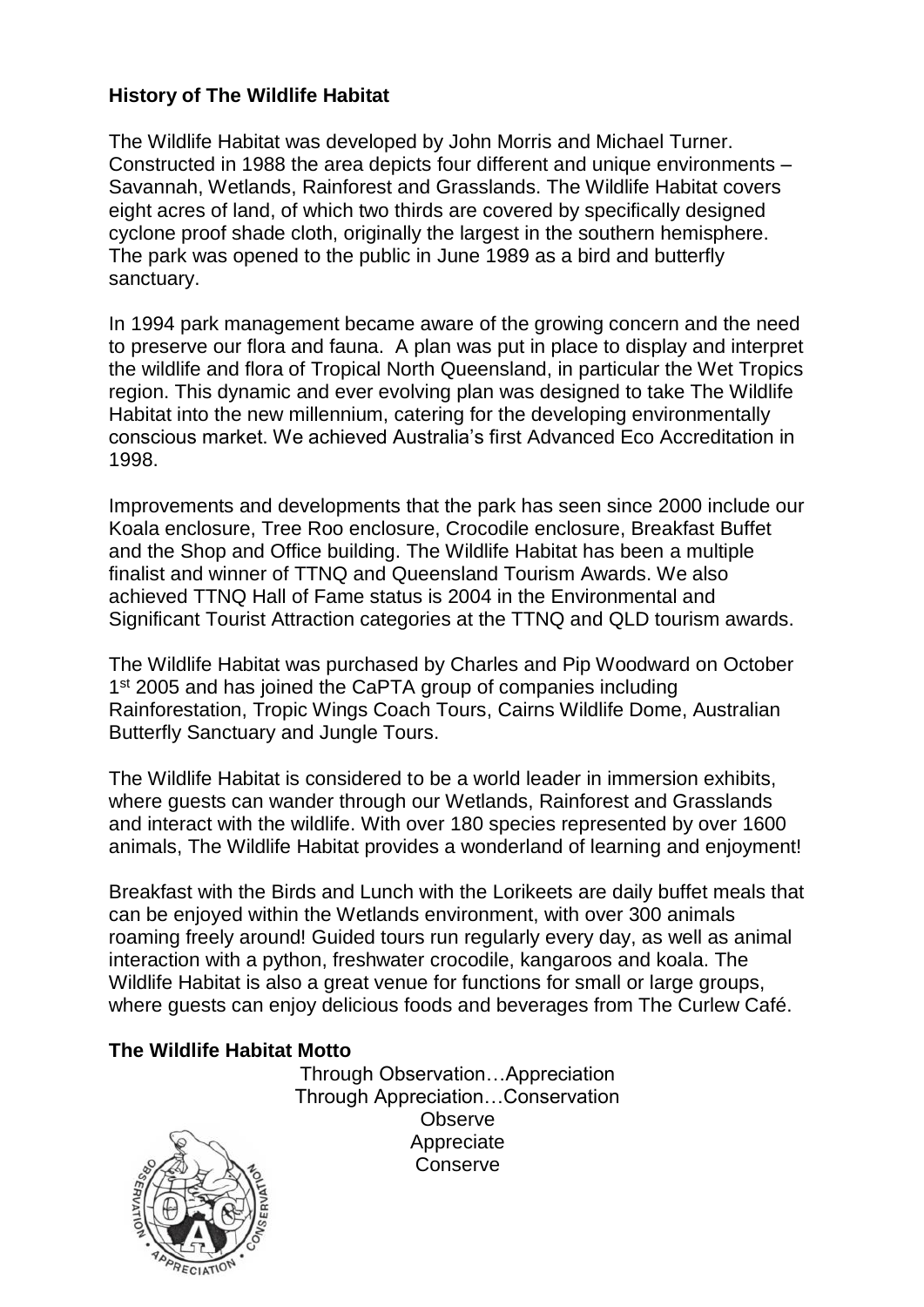## **Program Details:**

**Dates: Times: Fees:**

*Please note: A late fee of \$ \_\_\_\_\_\_\_\_\_\_ will be applied for any late pick ups.*

All children need to be present and ready to participate by \_\_\_\_\_ each morning.

## **Signing your child in and out of the Junior Keeper Program:**

A parent/Guardian must signed their child in and out of the property every day they attend. An attendance record will be kept in the Reception area of Wildlife Habitat. This is a legal requirement that we must follow and these records are used in case emergencies and evacuations.

No child will be released into the care of any persons not know to staff members. If staff do not know the person by appearance, the person must be able to produce some form of photo identification to prove that they are the person authorized to collect the child on the enrolment form.

In the event that a child has not been collected 15 minutes after the nominated program finishing time then the parents/guardians will be contacted on the phone numbers provided.

If the child has still not been collected 30 minutes after the program finishing time then the staff will contact the police.

Additional fees will be charged for a child that remains at Wildlife Habitat after the program finishing time.

#### **Accidents and Incidents:**

In the case of an accident involving your child whilst at Wildlife Habitat, the staff will administer first aid immediately. If the injury requires further medical treatment, you will be contacted and a plan of action organized.

If a parent or emergency contact cannot be reached, the staff member in charge will act on behalf of the parent and proceed with whatever